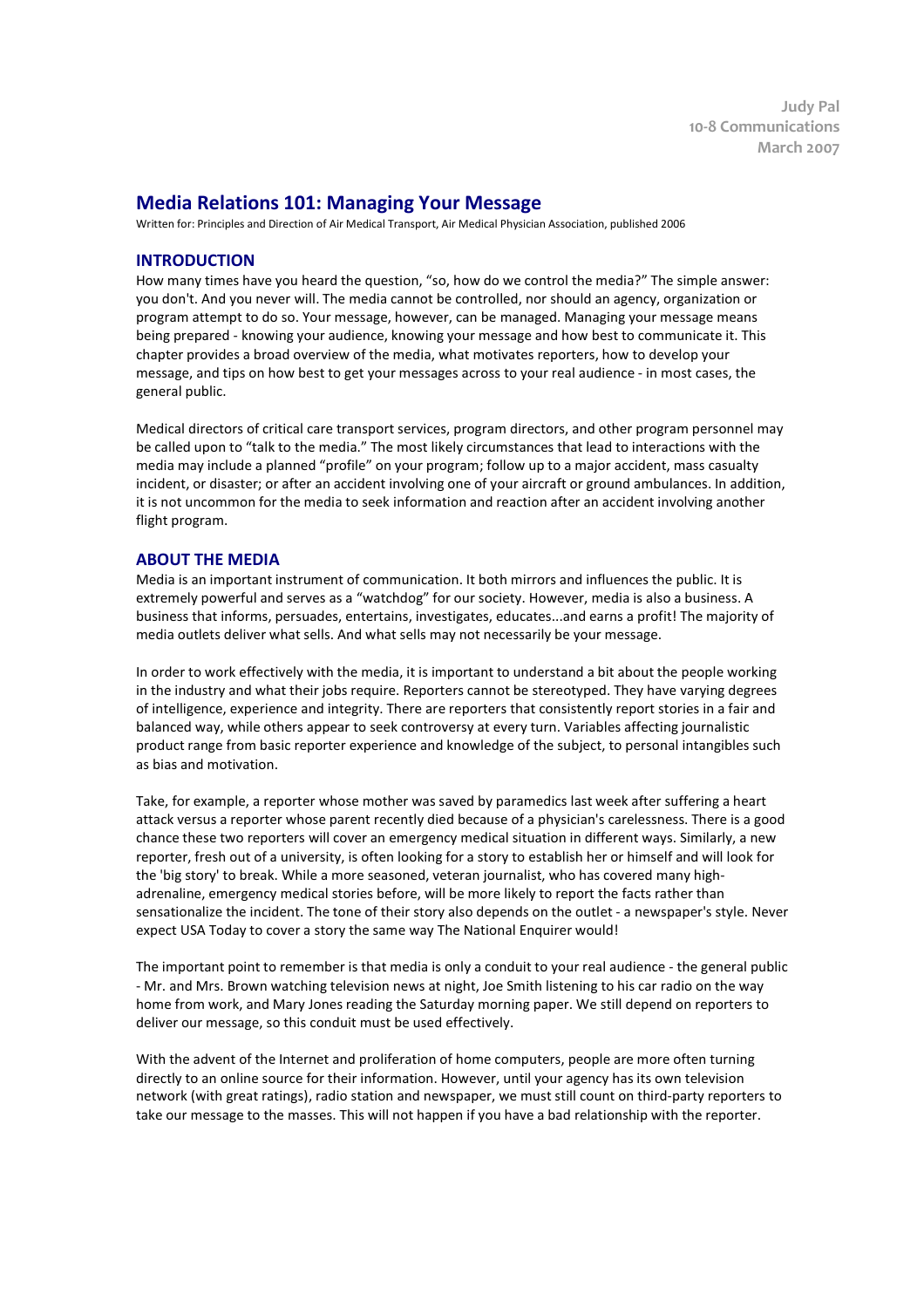No doubt, you will encounter reporters who make you angry…and you will regret any anger demonstrated with a reporter. The public have an established perceptual bond and relationship with the media outlet they favor. The public essentially 'allows' a reporter into their home by tuning to their station and, in many cases, feel they know reporters or news anchors personally. Although you are a trusted official, physician, or health care administrator or allied health care provider, the bond the public has with the media is typically stronger. So, if you lose your temper, your real audience has no idea that the reporter was rude or abrasive in any way, and will be left wondering why this individual is so angry, evasive or abusive of 'their' host or reporter. Your message will not only be lost but your credibility compromised.

### **The Reporter's Job**

A reporter arriving at an incident scene has three basic priorities: to get the story, to stay on deadline, and to get a better story than the competition. This injects more pressure into an often already intense situation, which means clear and concise messaging is critically important.

A reporter wants to be able to provide his or her audience with an accurate and thorough account of the incident. Reporters also need to make their story interesting and easily understood by their audience. Reporters will often try to localize a larger story or have you hypothesize about similar situations to make it more understandable for their audience.

With the advent of satellite trucks, cable 24-hour news networks and cyber space, deadlines are more important today and more restrictive than ever. In the past, reporters may have had hourly deadlines for radio, and evening deadlines for television and newspapers. Today, there is a new deadline every minute and that accelerated pressure can lead to inaccurate and often misleading reporting.

Lastly, every reporter wants to get a better story than his or her colleague. They will poke, prod and pester you for information that is unique, titillating, emotional or controversial. Anything that will make their story stand out from their competitors and make them look good to their bosses - who are monitoring their competition!

It is easy to understand how these three priorities can be potentially hazardous to your message and why it is extremely important to stay on point and stick to your key messages.

### **WHAT IS NEWS?**

News is any information that is new, unusual, unexpected, controversial and/or of wide significance or interest to the general public. Often a story that would not be significant in one instance can become extremely newsworthy with just one twist. For example, a car accident during the afternoon that results in minor injuries may not be newsworthy, until the media discover the mayor's son was driving the car. A common assault that occurs at a bar one evening isn't newsworthy, until it's discovered it involved a local high school football star recently drafted by the NFL. A simple transport to a hospital of a pregnant woman probably won't attract the media, until they learn the woman is pregnant with quadruplets and her husband is serving overseas.

The old adage, "If it bleeds, it leads," is still very much prevalent for today's media. Think about the "compelling C's" - catastrophe, crisis, conflict, crime and corruption. These are the issues that sell newspapers and draw the public's attention to CNN, CNBC, FOX News and others.

Quite simply, anything that you would talk about with your colleagues or family and friends when you leave work is something that is likely to be 'newsworthy.'

Usually newsworthy events include a number of the following elements:

• **Timeliness.** Is it happening now?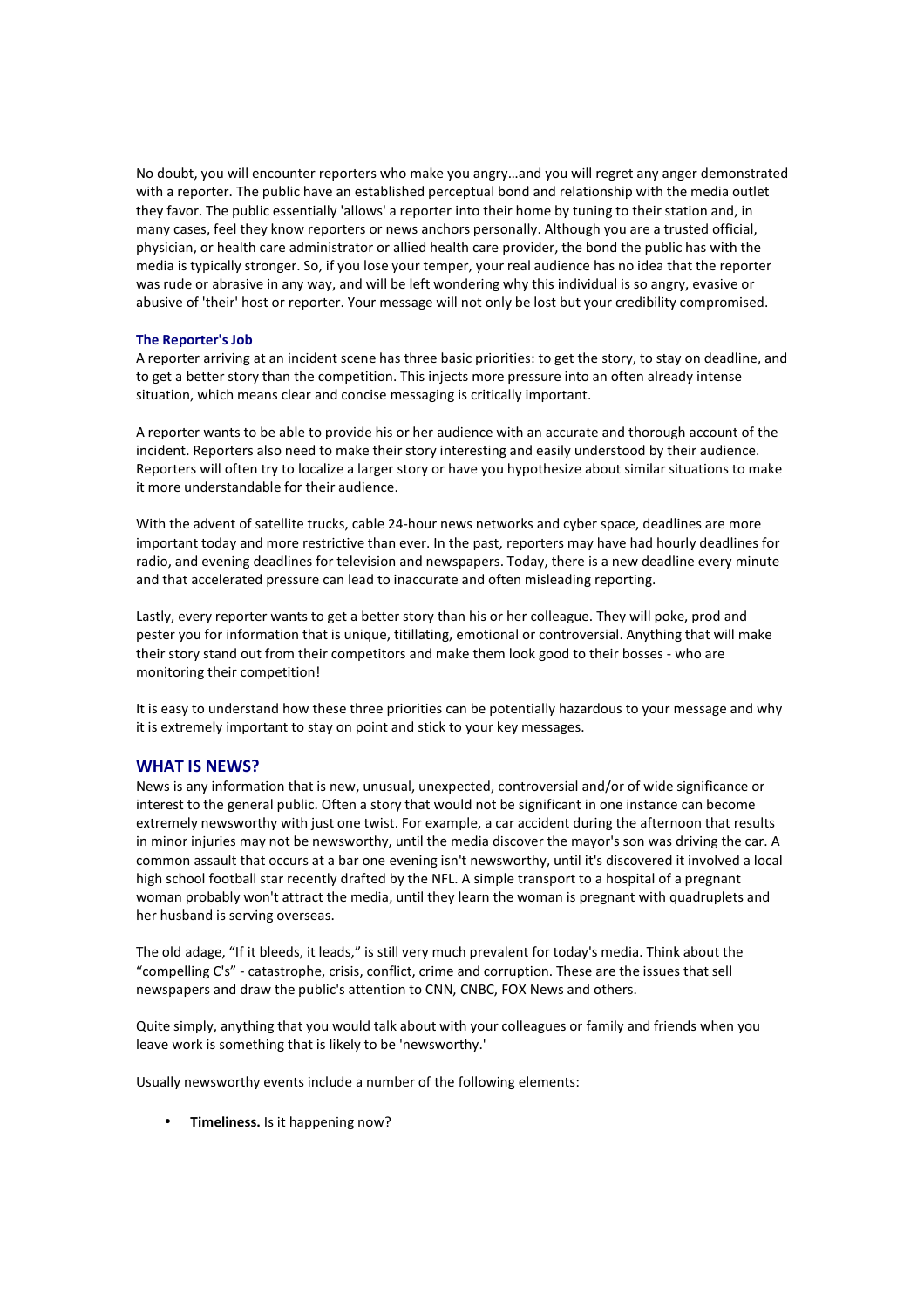- **Proximity.** Who is affected? Where will the greatest impact be felt? Can it happen here?
- **Controversy.** Is there an element of conflict or threat?
- **Unusual.** Is something out of the ordinary happening?
- **Importance.** How significant is the event? What is the magnitude of its effect on the area?
- Interest. What degree of human curiosity is there?

## **THE PUBLIC INFORMATION OFFICER**

Reporters turn to people in positions of authority first for pertinent facts about a story. Stories lacking real information (therefore leaving the reporter to hypothesize about what is happening or, worse, looking for other not-so-reliable sources) are stories that can be extremely damaging to your agency. This is why it's so important to make every effort to have all the facts and state the obvious for the reporter.

For some critical care transport programs, the point of contact will be a pre-designated Public Information Officer (PIO). Hospital-based programs and some large medical transport operations may have a public affairs department with trained individuals who can serve in this capacity. However, most air medical transport services lack these specialized resources and must rely upon program leadership and often program personnel to work with, and address, the media. Regardless of the background of the individual public relations, medical, aviation, or communications - this person will be representing the program as its PIO.

A successful PIO understands the symbiotic relationship between his or her agency and the media. Working together allows both organizations to better achieve their individual goals. PIOs must work effectively with the media as it is one of the most efficient and successful ways to reach the general public.

Therefore, a PIO needs to have the tools and specific skills to do this important job. Your agency should have a comprehensive media policy that outlines the specific duties and responsibilities of the position, as well as an outline of the basic legal and agency restrictions on release of information. By sharing this policy with local media, it allows both the agency and local media outlets to play "on the same field," which can be especially helpful in delicate situations.

A PIO must be a media consumer, publicly oriented, and politically astute. He or she must be able to anticipate sensitive or controversial situations and must be positioned within the organization to ably and quickly respond to media inquiries, i.e., with direct and open access to key decision-makers.

A PIO must be calm in crisis and project candour, honesty, integrity and respect for the job the media does. A PIO must be assertive and comfortable in disagreeing when necessary, be able to admit to not knowing everything, and willing to take calculated risks.

Finally, a PIO needs to be a positive representation of your organization. Your agency's employees will look to this person as their representative and s/he is often the visual 'face' of your organization in the public eye. This person must be conscious of their heightened profile and be prepared to risk criticism because of this elevated standard of accountability.

### **THE THREE-STEP PREPARATION PROCESS**

There are two non-negotiable rules when working with the media - never lie and never do an interview cold. Especially when involving active incidents, it is imperative to take time - even a minute or two - to prepare for an interview. This could be the one and only chance your agency will have to convey important information to the public about an incident and requires, at minimum, a few minutes of thought and preparation.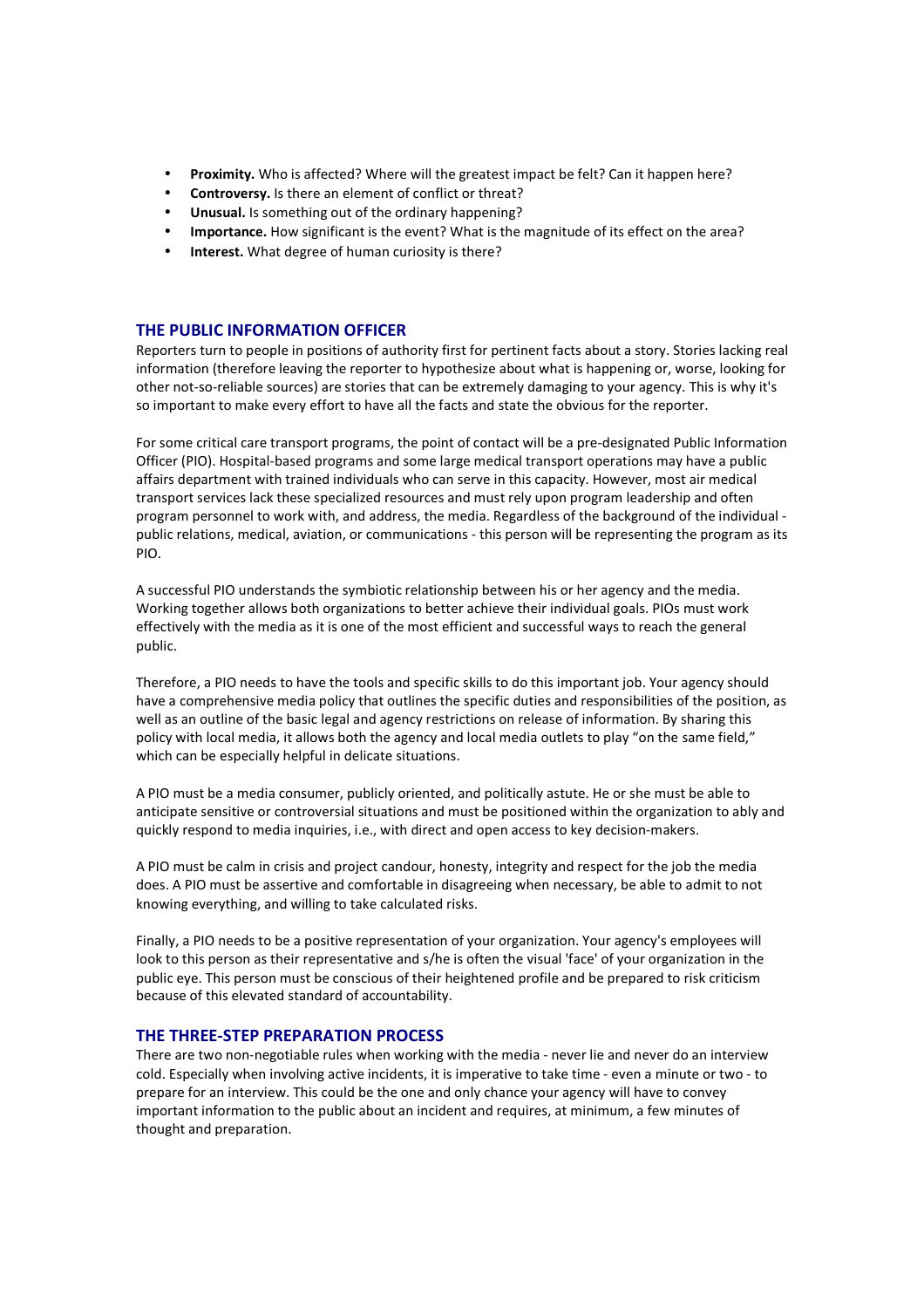#### **Prepare**

If you have the opportunity, usually if a reporter is calling about a story, rather than at an active incident, take a moment to interview the reporter. Ask what their story is about, what their deadline is, who else they are speaking with on the subject, and if they need additional information before the interview. Use this information to decide if you will do the interview or not. There will be circumstances when your organization should choose not to do an interview - especially if there is another lead agency or the story outline is vague. If you decide to participate, tell the reporter you will gather the information he or she is requesting and call them back shortly.

Whether or not you have notification prior to an interview request, it is crucial you prepare a short statement or key messages that clearly cover what you can and will say. If there is no prior notice, tell the reporter you will need a few minutes to gather the correct information and you will call them back. If you are at an incident scene, ask the reporters for a moment to collect information from the incident commander or person in charge. Reporters will understand this and allow you time. If you think you may be surrounded by reporters as you step out of a vehicle or arrive at a scene, take time to prepare a few key statements before you arrive.

When preparing your statement, clarify known facts. No opinions or speculations should be offered. Once you have a statement, stick to it! Make sure you review your messages with the incident commander or person in charge before releasing it and try to keep to three or four key points that are short, clear and concise.

### **Rehearse**

After preparing your key points, take a few moments before you call the reporter back, or while the TV crew is setting up, and say your statements out loud a few times. This will help you to become familiar with the statement, as well as to reinforce key messages in your own mind.

If you have the opportunity and the time, ask a colleague to act as a reporter and "grill" you with some tough questions, especially if you anticipate it may be a difficult or hostile interview. A seasoned PIO will come to learn and expect what questions will be asked in almost any situation and will be able to prepare for them by creating key points to cover the questions in advance. Make sure your initial statement covers as many of the journalist "5-W's" - who, what, where, when, why and how - as possible.

#### **Bridge**

When responding to a negative or hostile question, never refute it by repeating the negative statement. Instead, bridge back to one of your main points. This is a difficult process to master, but by doing so, you draw the reporter back to your key messages, which may help focus the reporter's story. Remember, it is not the question the public remembers; it's your answer! Always use positive words and make every effort not to repeat negative statements.

#### *Example:*

*Reporter:* Isn't it true that medical helicopters are unsafe and most of the patients don't need to be flown?

*Unprepared Response:* No, medical helicopters are not unsafe and we don't fly patients who don't need to be flown.

*Prepared Response:* The decision to transport a patient by helicopter, like all medical decisions, is associated with risks and benefits that must be carefully weighed. At ABC Flight Program the safety of our crew and patients is our primary objective and we are proud of our record.

A prepared statement with key messages will help remind you of the facts to be used. Only relevant questions should be addressed. If a question is not relevant, politely state that you are dealing with issues at hand and can discuss other issues at a suitable time.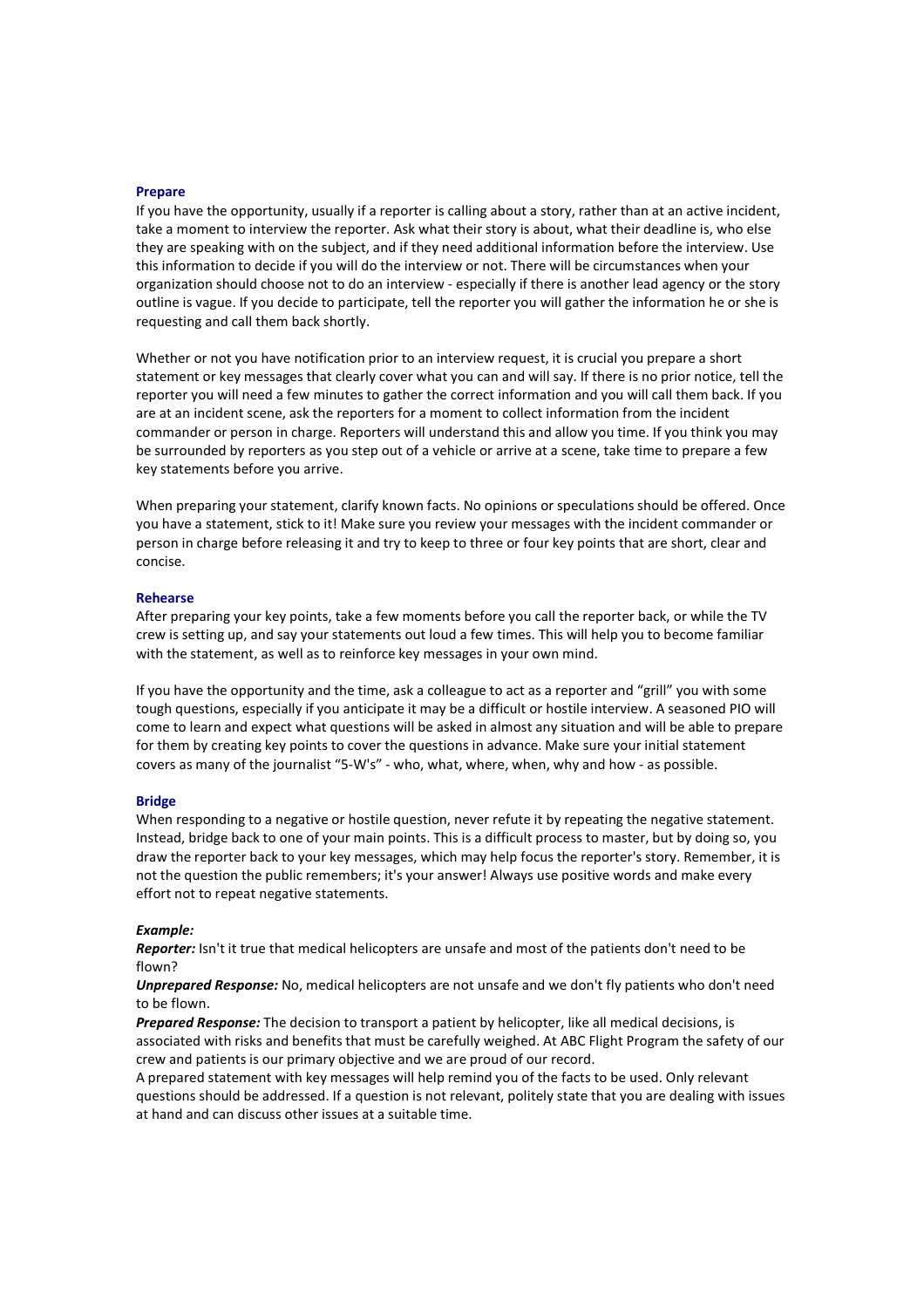### **INTERVIEWS**

There are four forms of mass media, each with its own characteristics and needs. Print journalists, radio and television broadcasters are covered here. Internet reporters and bloggers can fall under any of the categories below, depending on what Internet medium is used. It is important to remember that anything you say can potentially be fed to a national or international feed, or posted to a website. A reporter thousands of miles away can access your comments and confront you about your statements. You must be prepared to back up any comments you make nationally as well as locally.

#### **Print Journalists**

A writer for a newspaper or magazine will generally provide the public with the most detailed information about an incident. They usually have much more time to create their story and the public is more likely to speak directly with a journalist than a television reporter. The journalist requires much more detail about an incident than a television or radio reporter does. It is their job to create a picture of the incident with words.

It is important to keep this in mind when doing a print interview, as the journalist may be seeking more information than you can release. Making comparisons or analogies will often help print reporters understand your message.

Since a print reporter will be taking notes on your discussion, keep your message clear and concise. You must speak slowly enough for the reporter to write down your statements accurately. Print journalists often record interviews using very small tape recorders that are sometimes hidden under their notebooks. You should also record your interviews if you have the opportunity, to retain a record of everything said.

#### **Radio Reporters**

A radio reporter may often ask you to go 'live' from an incident scene via phone. Your tone of voice is crucial. Your message may say one thing, but your tone of voice can convey a completely different message. Immediacy is very important to radio and you may find yourself responding to a number of radio station calls before you even arrive at an incident scene. This kind of interview can be intimidating because you often do not see the person interviewing you, nor their reaction to your answers.

Radio newscasts are often very short (30-90 seconds). To help ensure your quote or information is used, try to keep your quotes to 15 seconds or less. Speak very clearly and enunciate more carefully than you would in usual conversation. It is also helpful to tape your interview for back-up if you are misquoted or information is rebroadcast out of context.

It is also important to assume you are being taped the minute you call the station. In the United States, laws vary by state. For example, in California, media must inform you that you are being recorded, but in New York and New Jersey, it is not necessary. Best bet? Always assume you are on the record and being recorded and be sure to ask the reporter right away if the interview is being taped or going to be live. This way, you will be aware that a clear, quick and simple message is essential. And if you go into a radio studio to conduct the interview, treat the entire studio like a live microphone. Anything you say in the studio is fair game for reporters to quote because you are in their 'territory.'

#### **Television Reporters**

The television interview is often the most unnerving. Visual presentation speaks volumes. Your body language and surroundings will affect your message in a positive or negative way. There is often no time to strike a rapport with a broadcast journalist before he or she sticks a camera in your face and begins asking questions "live". Perceptually, this medium brings you the closest to your audience - they can see you being nervous and hear it in your intonation. They also see in real time what is going on around you. In this case, you are not only trying to manage your message, but your surroundings - which is often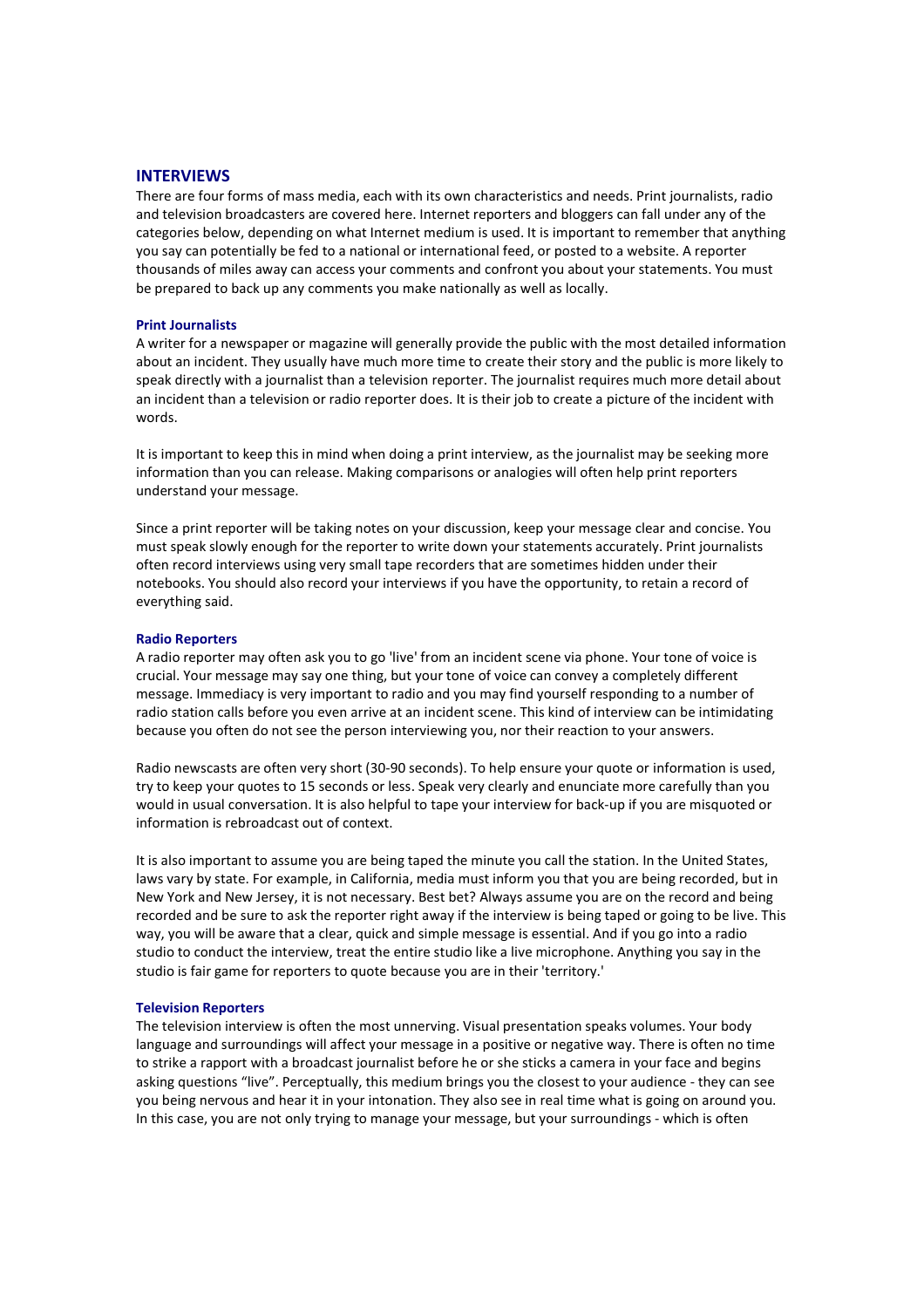### impossible.

Your physical appearance, dress and deportment are crucial. Clothes must be appropriate. Emergency services personnel in 'work dress' is encouraged. One suggestion is to take off glasses or sunglasses when conducting an interview. Dark tints hide the eyes, which subliminally suggests that you may be hiding information.

Again, it is important to assume the television camera is on the moment the reporter and camera operator step out of their vehicle. How you act and what you say could be recorded at any time.

The use of facial expressions and body gestures can help or hinder your interview. Using non-verbal indicators can project a certain attitude. Facial expressions that correspond to your verbal message will enhance your delivery because they demonstrate you are a caring, feeling individual. Do not use elaborate hand gestures, but keep your hands visible.

### **Camera Tactics**

Confidence is the key to looking and sounding authoritative and believable on camera. Know your subject, feel confident about your message and it will show. In addition, here are a few pointers that can help ensure the visual message you convey supports the ones you are saying:

- Try to place yourself higher than the camera to assume an authoritative position
- Attempt to manage your background by standing in front of a helicopter, an ambulance, fire truck or anything that obscures potential live 'action' or distractions behind you
- Never make a fist or other aggressive gesture it could be misused
- Ground yourself by placing one foot in front of the other this prevents you from swaying back and forth
- Be aware of nervous gestures and learn to control them; a camera can pin-point these habits and focus on them
- Look at the reporter; if you can't meet his or her eyes, look at his/her ear closest to the camera
- If you need to look away, a sideways glance is fine, but rolling your eyes or looking down conveys different visual cues and negative connotations for the audience

## **INCIDENT SCENE INTERVIEWS**

Major incidents create media attention at the scene, at receiving hospitals, and other related locations. These interviews may take place as the incident unfolds and response is in progress or the interview may occur after-the-fact, in follow up to the incident.

During a major incident, reporters will often turn up at the scene before or at the same time as emergency personnel. As a working "official or unofficial" PIO, you and your crew (medical and aviation) must know how to handle these situations as you may be approached by the media for an interview. You will work very closely with the Incident Commander or agency in charge to discuss the release of information.

As the PIO on the scene, you may be responsible for the following:

- Taking initiative to go to a scene if you believe the incident may generate media attention for your agency
- Making immediate contact with the person in charge of the scene to determine what can be released
- Ensuring others in your organization who may speak with the media have the same information as you do, so information dissemination is consistent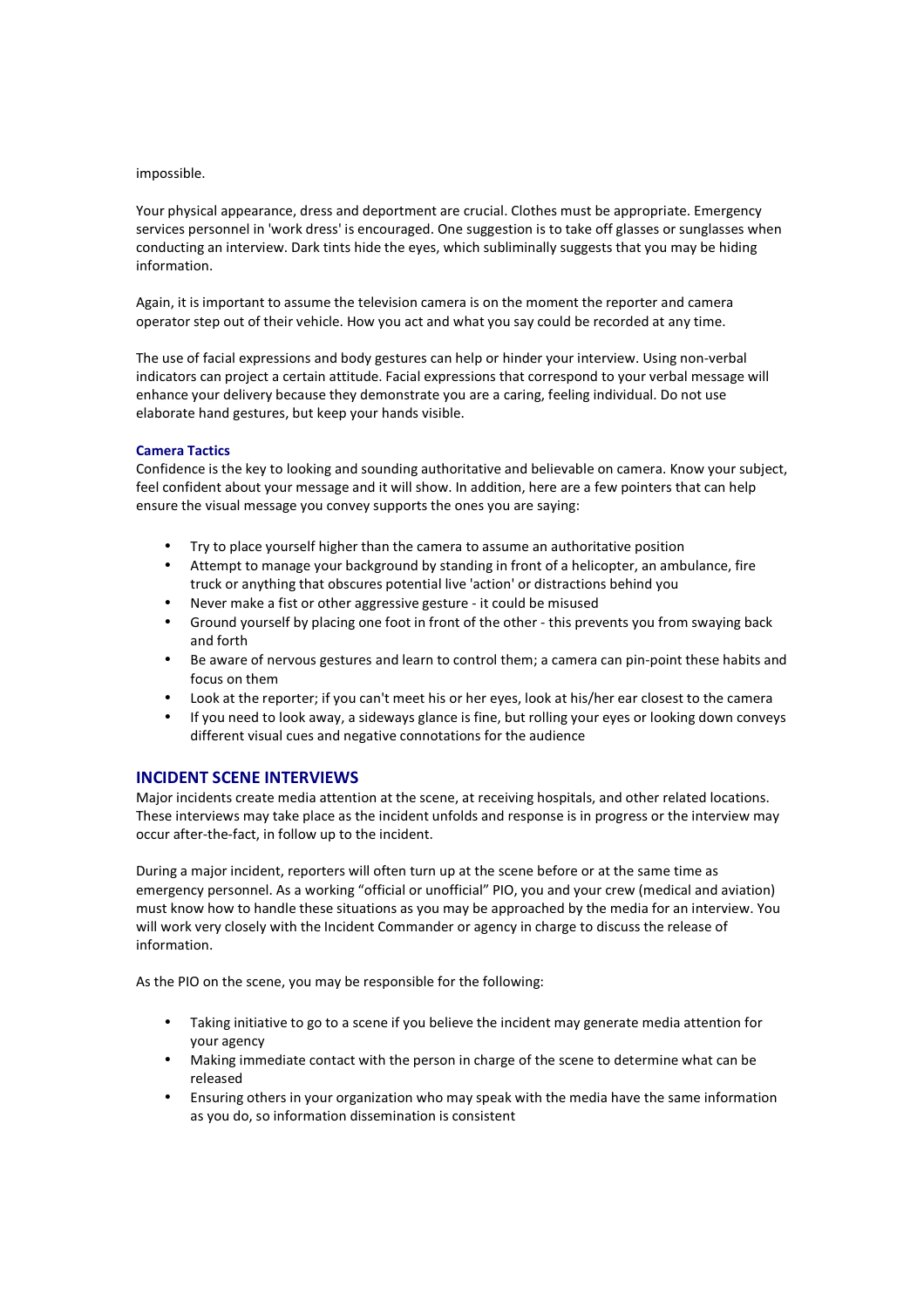- Working with PIOs from other agencies to coordinate release of information
- Maintaining regular contact with media at the scene if it is a prolonged incident
- Ensuring the safety of the reporters who are on the scene and ensuring safety restrictions are adhered to
- Keeping reporters in one spot essentially a staging area
- Ushering reporters in past safety barricades for photos and video, in some cases
- Treating all reporters equally

If you are a crewmember on the scene, defer to your media policy. Some organizations will allow all staff to provide the media with basic information about an incident, while some require that all media contact be made through the Public Information Officer. If you do speak with the media, make sure to provide known facts only. Think about the 'five W's' without the why -- who, what, where, and when. Usually the media will be satisfied with the basics early in an incident. Be concise and don't hypothesize. A good rule of thumb is to speak as if your program director or clinical supervisor was standing beside you. Most important, make sure you let the PIO know exactly what you told the media if/when he or she arrives or takes over the incident. It is important to your agency's credibility that it speaks with one voice and your PIO does not contradict what you have already told the media.

Incident scenes can often turn a group of reporters into an unruly crowd. It may be your job to manage the reporters in the area and your message. In these situations you are not doing one-on-one interviews, but a number of reporters will cluster around you.

If you arrive at such a scene, the media will often gather around you as soon as you get out of the car. Greet the media and tell them you are going to get information from the person in charge of the scene and will return shortly. Cameras and microphones will likely be on. Do not avoid the cameras or appear to run away from them. Reporters thrive on controversy - if it is not apparent, they may try to create it themselves - so be open and honest all the time.

Meet with the person in charge of the scene and take time to prepare some key messages. Once you approach the media, they will regroup tightly around you. Intruding on personal space is an intimidation tactic often used by the media. Give reporters and cameras a moment to set up (in a location of your choosing), then take a small step back to gain personal space and provide a feeling of personal comfort just as you begin your statement. Why will the media let you manage this maneuver? Because you have information they need for their story.

During these group interviews, treat all reporters alike. Do not ignore reporters that you don't like or be goaded into an argument with one reporter - all of them will have it on tape. Always act as if the camera is 'live'; in many cases, it will be at an active incident scene. Present your answers in complete, concise sentences to make it more difficult for editors to take phrases out of context.

Once you have provided all the information you are able to give at that time, feel free to conclude the media briefing by saying, "that is all I have for now," and alert reporters to when you will be able to provide an update. Providing updates at an active incident scene every 10 to 15 minutes allows you to keep most reporters in one area, and their focus on you as their primary information source. If you do not provide regular and timely updates, media will tend to wander among those at the scene to find a new "angle" for the story for their next update - which could indeed be every five to ten minutes.

## **FACILITATING A NEWS CONFERENCE**

When serving as a PIO, you may be called upon to either host or manage a news conference or media briefing in relation to a high-profile situation. A news conference infers something special - a major announcement. You will lose significant credibility if your story is not "real news."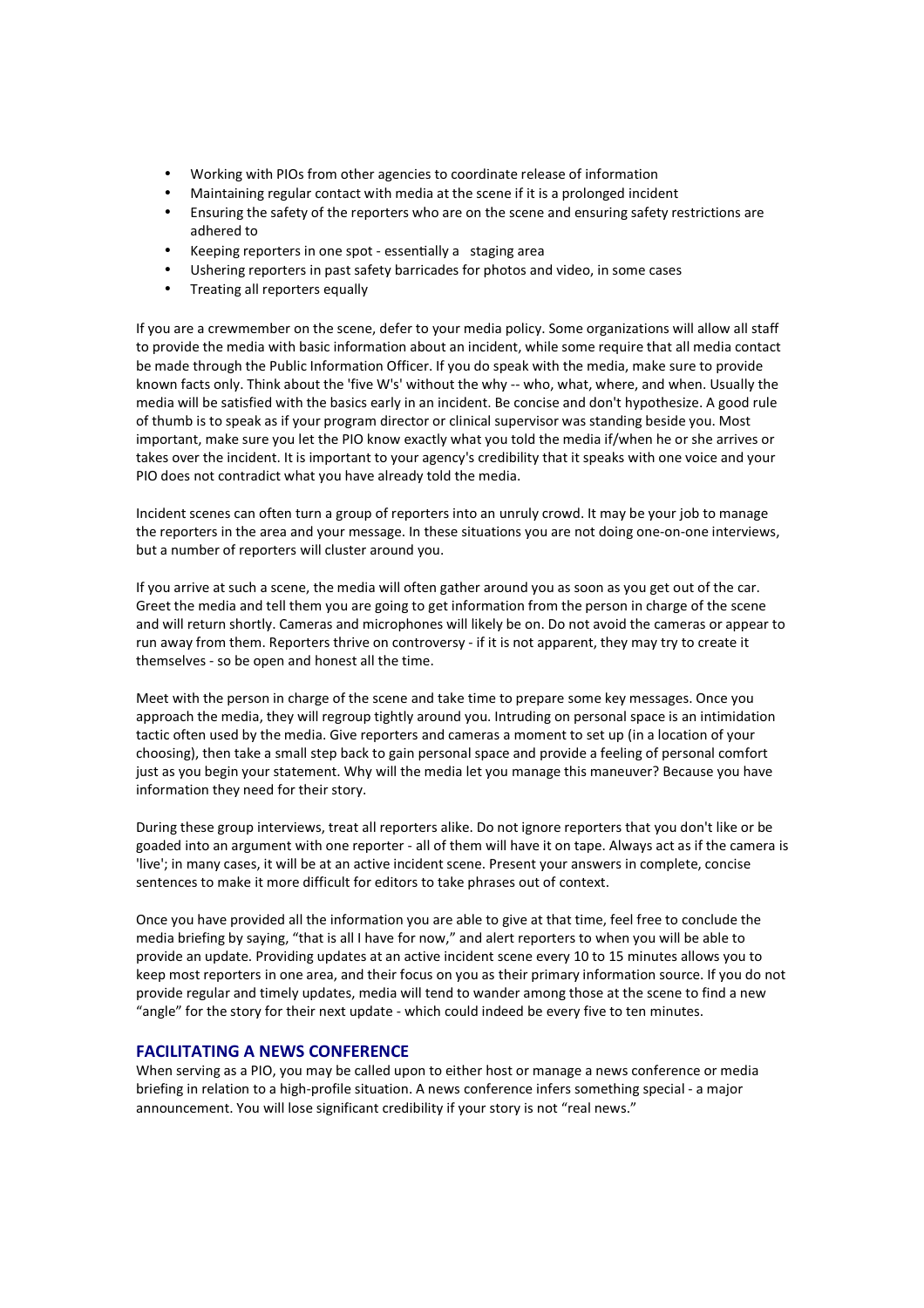When facilitating a news conference or media briefing, the PIO should:

- If time permits, send out an advisory to let reporters know the date, time and place of the news conference
- If the PIO will not be delivering the message, he/she should help the speaker prepare key messages and a statement
- Brief and rehearse the speaker in regards to the type of questions media may ask
- Introduce the speaker and give a brief outline as to what the news conference is about
- Ensure the room is in proper order, and anything you don't want the media to see is completely out of visual range, preferably taken out of the room
- Make sure there is an easy exit for the speaker (not through the media) in case things turn volatile
- Notify any outside parties involved in the issue and persons within your organization that you are having a news conference and what will be said
- Keep a list of media who attended, and as a courtesy, send out the news release to media who did not attend
- Hand out copies of a written release or statement when media enter the room to give them a chance to read things before the conference gets started
- Video the news conference, if at all possible
- Do not use any visual aids that require darkening the room, as this will not work for television. Provide actual photos, drawings or computer images in a format the media can use
- Make sure the facts and figures you use on paper are the same as the ones you use in your statement

### **HOSTILE REPORTERS**

If possible, when dealing with a hostile reporter or controversial topic, it is useful to attempt to set ground rules with the reporter or reporters prior to the interview, such as what your topic is, what the topic parameters are and what information you are able to provide.

If this is violated during the interview, you can say, "I understand that we are here today to talk about our response to the serious hazmat incident on Highway XYZ. If you would like to discuss the training and response of the fire department's hazmat team, I would be happy to refer you to an expert who could provide this information for you."

The key to handling a hostile interview successfully is to keep calm and in control by sticking to your prepared statement. This ensures both your professional and contextual messages are understood.

During a hostile interview, the reporter may attempt to have you elaborate on an answer by not saying anything after you respond. The silence is referred to as "dead air." The silence may be intimidating, but remember, your job is to stick to the facts prepared in your statement, not fill the dead air time. There are a number of other interview techniques a reporter may use to get negative or potentially controversial information from your, or to glean information you may not be prepared to give. Knowing these tactics, and how to deflect them, can prepare you for 'difficult' interviews:

*Leading With a Hypothetical or Loaded Question.* These questions typically begin with the words: "Hypothetically," "Let's just say," or "Suppose." Identify these questions as hypothetical and refuse to answer them on that basis. Your response can be as simple as, "That's a hypothetical question. What has happened here...".

*Playing 20 Questions.* Reporters may often ask you the same question three, four or five different ways during the course of an interview to try to draw out information you cannot provide. For example: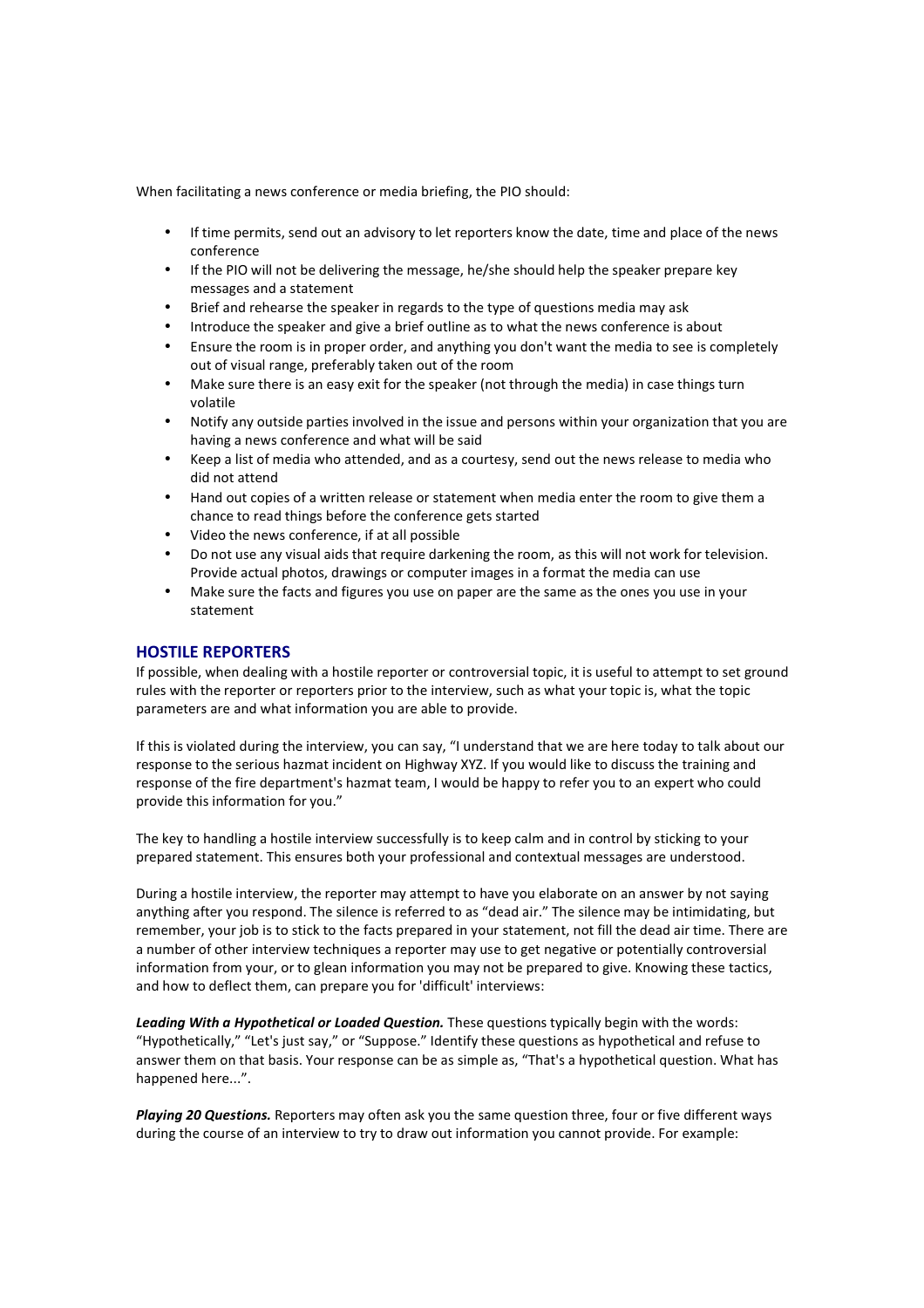*Reporter:* Can you tell me what caused the accident?

*You:* The NTSB is investigating and a determination has not been made at this time.

*Reporter:* Well, a witness said she heard a loud "boom" shortly after the aircraft took off. Was there a mechanical problem with the aircraft?

You: At this time, we do not have any details as to what may have happened before the accident and the police and NTSB are conducting their interviews of any witnesses. You will have to speak with them to get the details.

*Reporter:* There are people at the scene who said that it was very foggy when the helicopter departed. Do you know if bad weather was a factor in this accident?

*You:* Right now, we do not have any information about the weather conditions at the scene. Our pilots utilize various resources for current weather reporting before leaving on a transport, but information in distant rural areas is often limited. For additional details, you will have to talk with NTSB.

*Lead With Soft Questions, Hit With Hard Ones.* Some reporters will make you feel comfortable with easy questions to start, then knock you off your stride with a tough question. Keep calm, steady, stay alert and always be ready for the tough one.

*Paraphraser.* A reporter may try to put words in your mouth-for instance, "Do you mean to say ...?" Simply say, "To clarify, I said…".

*Question Roulette.* Some reporters may ask you three or four different questions in a row. This gives you the opportunity to answer the question that relates best to your key messages. If none of the questions relate directly to your key messages, ask the reporter to repeat each question one at a time. The reporter may end up asking a completely different question altogether.

*Interruptions.* Often times, in the heat of a moment, a reporter will interrupt your statement or answer to a question. Wait until the interruption is done, then say something like, "I can address that issue in a moment, what I was saying was...".

*Dart Thrower.* A reporter may try to apply hostile or negative labels to a person or issue you are dealing with. Be very careful not to repeat the negative statement. It is extremely important to address all points raised by the reporter, and not to nod your head while a negative statement is being declared by this type of reporter. For example:

*Reporter:* Don't EMS helicopter pilots have a reputation for being cowboys? Doesn't this concern you as a medical crewmember?

You: On the contrary, our pilots have a spotless safety record and are well respected by their co-workers for their decision-making and communications skills.

## **GUIDELINES TO A GOOD INTERVIEW**

There are ten basic rules to conducting a successful interview, no matter how difficult or painful the reporter or subject. If you can master these simple skills, without saying a word, you have already communicated a positive, professional image to your audience. Of all the guidelines, be sure to commit two to memory - be prepared and tell the truth!

*Never Say "No Comment."* No matter what form or circumstances of the interview, a golden rule is never to say "no comment." This only tells the reporter that you are hiding something. If you cannot reply, say so and be sure to explain why. If you really cannot answer the question, try bridging back to one of your key messages. Remember, an audience usually remembers the answer to a question, not the question itself.

*Be Aware of Non-Verbal Indicators.* Body language is vital in any interview. Maintain eye contact. Doing so shows that you are honest, credible and in control. Be conscious of facial expressions. Rolling your eyes or smiling during a touchy or controversial subject will send negative impressions to the audience,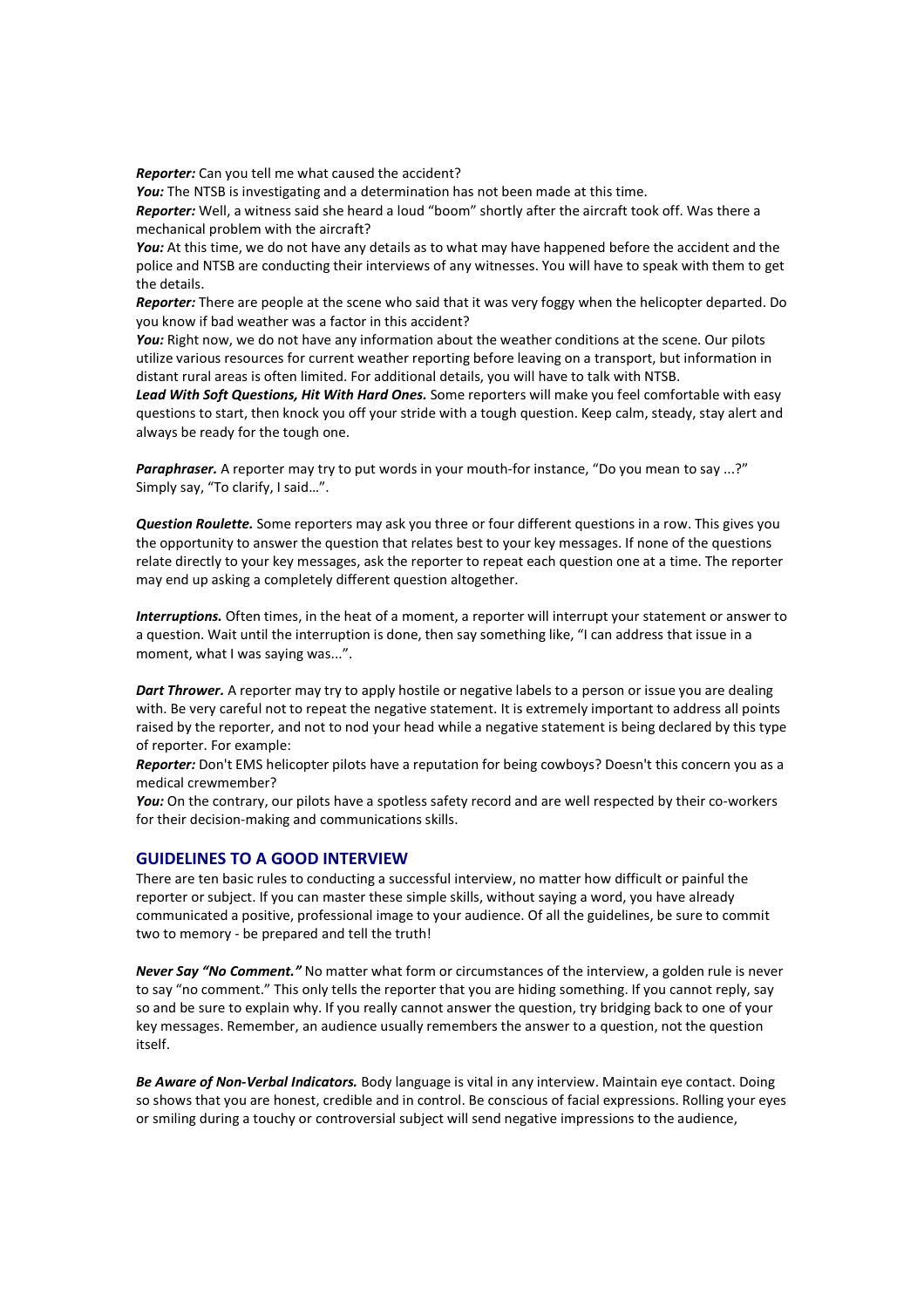regardless of your message.

Listen Carefully. Be attentive. Let the reporter ask the whole question before responding. Listen to the reporter's question and identify which part of it relates to your main points. Once your response is given, do not elaborate; simply wait for the next question. Remember, it is not your job to fill dead air. If you do not understand the question, simply ask the reporter to re-phrase it.

*Dress and Act Professionally.* Be sure to wear clean and proper attire. Physical appearance greatly affects your credibility. Remember, you are representing the entire organization and you speak on behalf of your agency. The image you portray equals the image of the organization. Politeness also displays professionalism. Stay calm and in control, and never argue with a reporter. Always end an interview with a handshake.

*Check Your Setting.* What is going on around you can adversely affect your message. Check your surroundings before the interview begins. A camera can zoom in on a negative or conflicting background environment, or a print reporter can describe the scene.

*Be Prepared.* Always follow the three-step preparation process (prepare, rehearse, bridge). Draft a statement and possible questions a reporter may ask. Practice saying your message out loud and responding to anticipated questions. Keep in mind that a totally irrelevant question may be asked. Before you answer a question, pause for a moment to gather your thoughts. It may be helpful to preface your sentences with the name of your agency, something you don't have to think about before responding to a tough question. Remember to bridge back to the topic at hand and have background information, such as photos, ready to give reporters right after an interview.

*Never Go "Off The Record."* No matter how friendly the reporter is, he or she is a reporter first, and his or her job is to get the story. Providing information "off the record" may send a reporter looking for a conflicting or competing source who will go on the record to confirm your comments. Whenever there is a microphone or camera present, conduct yourself as if it is on. When working with the media, there is no such thing as "off the record."

*Avoid Using Technical Jargon.* Always speak in clear and simple terms. If you must use a technical term, explain it. Keep your statements brief and conversational. This helps ensure your message is clear and increases the chance your quotes will be used accurately.

*Be Aware of News Deadlines.* When scheduling an interview, it is helpful to be considerate of the reporter's deadlines. This consideration creates a positive working relationship with the media and helps ensure your side of the story is told. If the reporter must wait until the last minute to get your quote, they likely will have already conducted interviews with a number of other sources and those sources may conflict with your side of the story.

Tell the Truth. NEVER LIE! When (not if) your statement is found to be untrue, the reporter will be back for a second interview about why you lied, and you've just damaged both your credibility and the credibility of the agency you represent. If you honestly do not know the answer to a question, you can simply respond by saying something like, "I know we responded to the call at 2:10 a.m., but at this time I do not know how long it took for the helicopter to arrive. I can find that out for you and provide that information at our next briefing." Remember, stick to known facts and keep personal opinions to yourself. Once you voice your own opinion, it becomes the opinion of the organization.

## **PERSONAL, PERSONNEL AND OTHER INFORMATION RELEASE GUIDELINES**

"O.K., I've got all this down, but now, what do I say to the media?" Here is where a textbook, or in this case, this chapter, cannot provide the guidance you will need as a PIO or someone who must deal with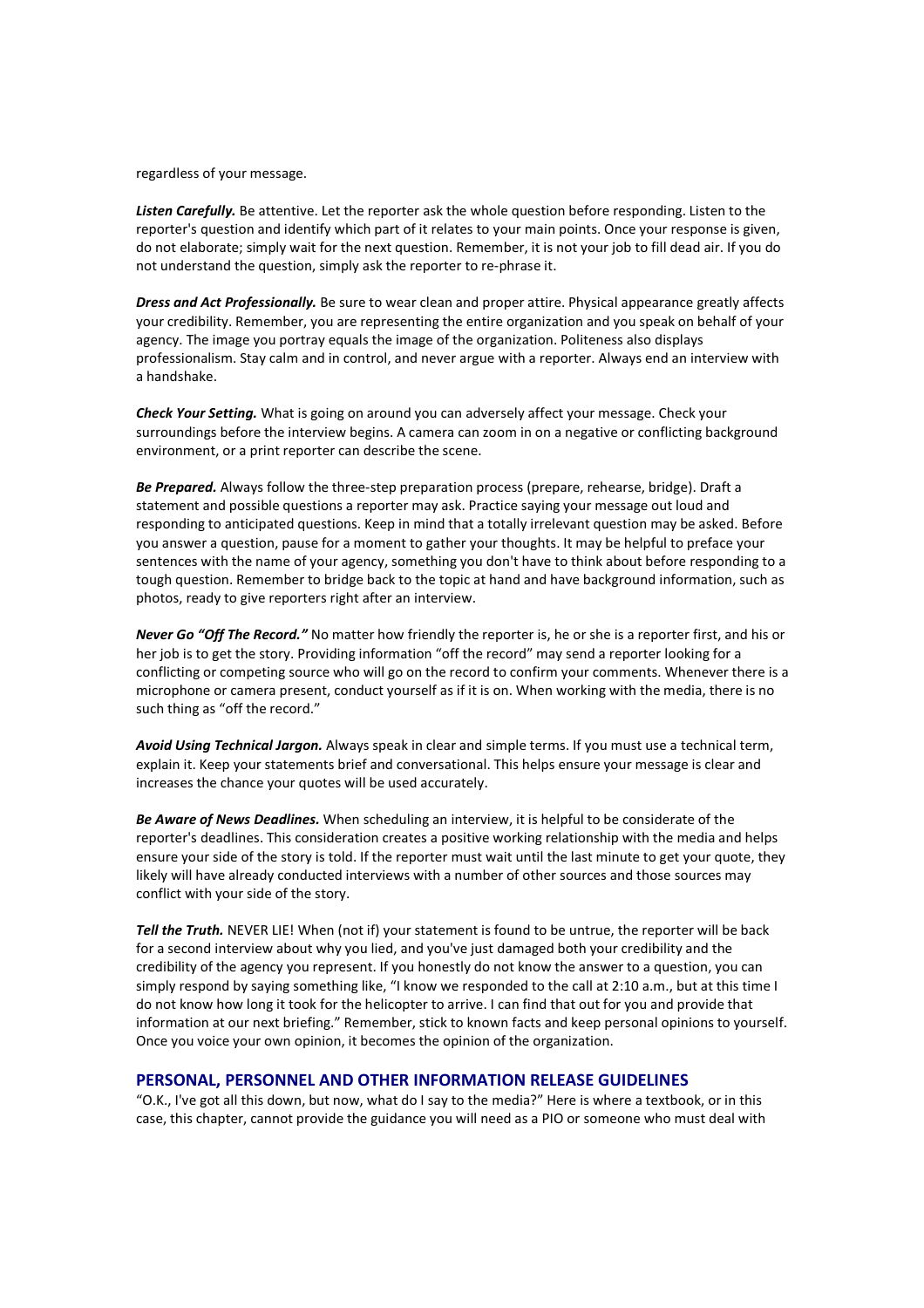the media. You must look to your agency and its media policy, which should clearly state what your organization can and cannot release to the media. This policy must take into consideration local, state and federal laws (HIPAA, for example) and statutes as well as organizational dynamics. One organization's leadership may opt for complete transparency, while others may choose, for reasons that may be unknown to you, that certain information is either not released, or couched in a specific way. Often times, political or business reasons may affect the way media policies are written.

If your organization does not have a media policy, request that one be developed - and fast! It provides not only guidelines for you, but for the media as well. Share your media policy with reporters you deal with on a regular basis. This is extremely helpful in emergency situations when time is of the essence, and there isn't time to debate what information you can or cannot release.

*Personal Questions* Reporters will often ask about personal feelings or try to seek information that will elicit an emotional response from their subject. Think about all the times reporters try to make celebrities cry - unfortunately, it makes for 'good TV.' If you feel comfortable saying something personal, make sure your response is reflective of your entire organization. For example, if there were a horrific school bus crash and it appears all the children aboard were killed, most would be comfortable saying, "This is the worst motor vehicle accident I've seen in my entire career. Our thoughts and prayers are with the families of these children."

However, even with such an innocuous sentiment, a reporter could try to create controversy out of the statement by alluding to the fact that you thrust Christian morals into the picture.

This being said, it is often important that emergency services personnel put a human face to their organization, and not appear emotionless in the face of tragedy. In the case of the school bus accident, it would be prudent to say something like, "Tragedies of this magnitude are emotionally draining for everyone involved. Our crews are working diligently on recovery efforts in hopes of saving lives and providing comfort and care to the injured."

Personal statements must be made only after careful thought. They can lead to spin-off stories that make you the center of the story, as opposed to the incident itself. Reporters may use the hypothetical situation tactic outlined in an earlier part of this chapter to elicit a response. Be cautious and think through your answer. If you do not want to respond to a personal question, simply respond by bridging back to a key message of the organization. This shows the reporter you are speaking on behalf of your agency.

*Personnel Questions* Often the most difficult interviews will involve responding to a personnel-related incident. Whether it be an employee fatality or an employee being charged with criminal wrong-doing, these interviews are fraught with emotion and potential hazards. In these cases, it is extremely important to keep in mind who your audience is. Sure, the media will be front-and-center demanding answers, but you must also keep in mind that your primary audiences will be the employees of your organization and those employees' family and friends.

Again, the existence of a comprehensive media policy is invaluable in these situations. Minutes after a staff member has been charged with a crime is not the time to be deciding how much information you will release to the media and if the release will be proactive or reactive. Your organization's media policy should clearly outline what, when and how information relating to personnel issues will be communicated.

It is also wise, in these situations, to inform staff before releasing information to the media. If, for example, a staff member was killed in an accident, make every attempt to notify the family first, employees second, and then the media. Again, it is important to have the methods and tools in place for this type of emergency communication before an incident occurs. Simple phone trees or automated dialing systems for agencies that have employees working on various shifts or geographic areas work well.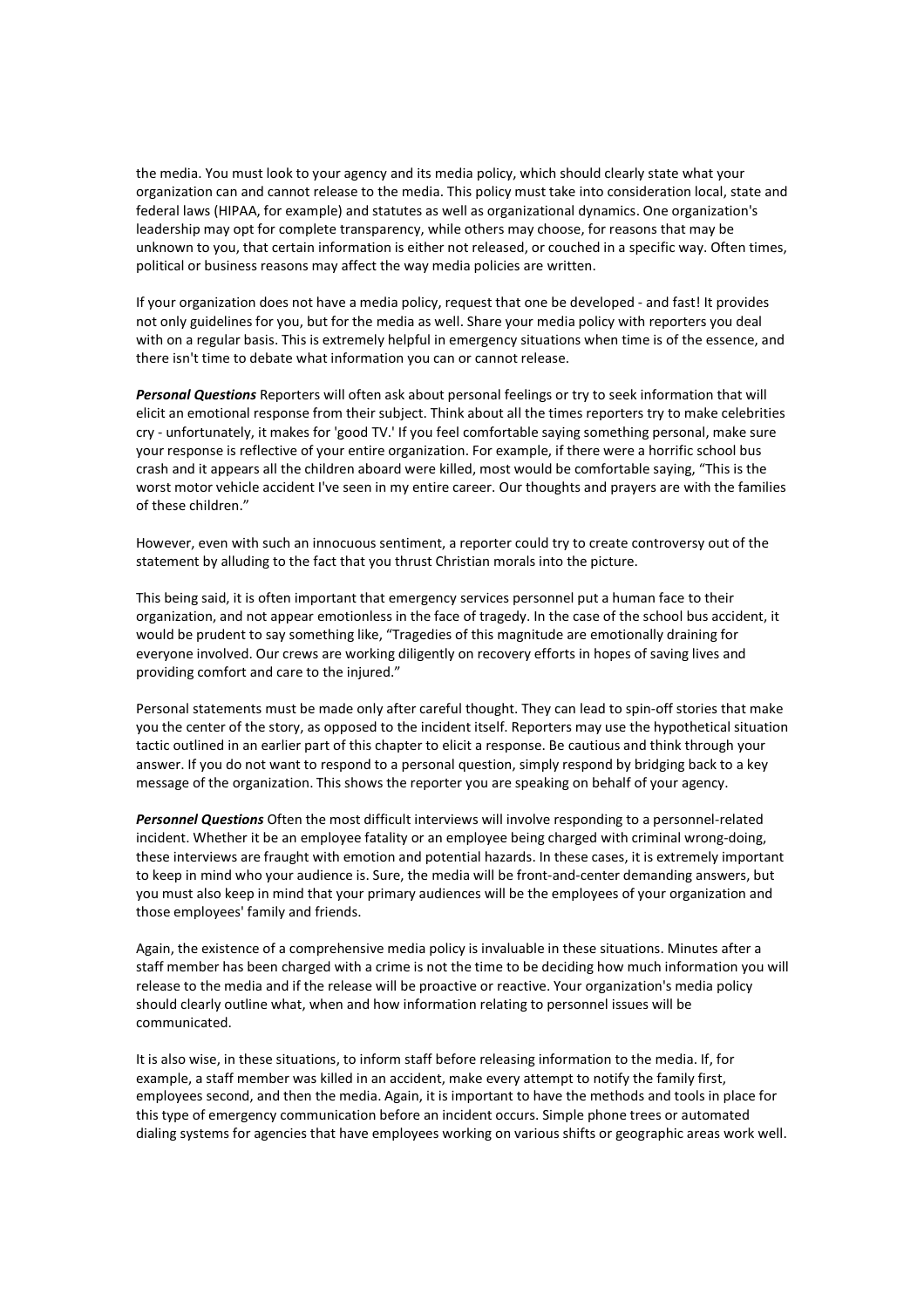This attempt to communicate with your employees first, before the general public, will go a long way toward preserving your agency's morale and staff respect.

If you are speaking with the media about a personnel incident, is it important to maintain your composure and professionalism. Showing emotion, empathy and caring is important, as is maintaining a respectful demeanor that the media will often mirror in their coverage of such an event. If the incident involves someone well known to you, think carefully if you are the best person to conduct the media interviews. If a reporter knows you are particularly close to an employee being accused of misconduct, he or she could be particularly brutal with his or her line of questioning. Or, if it was your partner who was fatally injured, the reporter will likely present a line of questioning that will elicit strong emotions from you.

### **Commenting on "The Other Guys"**

If something bad happens somewhere in the country or in the next county over, you can almost guarantee that local reporters will be tasked to find a way to "bring the story home." We all saw it after Katrina, when news media were asking local emergency preparedness agencies: "Are we ready? What if it happened here?"

Be extremely careful and cognizant of responding to such interview requests. Often, if an incident happened close to your organization's jurisdictional area, the reporter may be trying to stir up controversy, insinuating how the other agency mishandled the situation. Although you may feel you know all the facts about the incident, there is a good chance that there is more to the story. Respect sister and brother agencies and don't second-guess their decisions in the media. It's unprofessional, and can and will create friction between your organization and others you will likely have to work with in the future.

In these cases, it is quite appropriate to tell the media that it is unfair for you to comment on another agency's policies or procedures and refer them back to the organization in question. It may also be helpful to refer reporters to national organizations or governing bodies. You've learned already not to respond to hypothetical questions, so take the opportunity to practice your bridging techniques and steer the media to your positive key messages. Also, keep in mind that you always have the option of politely turning down an interview.

## **CORRECTING ERRORS**

Despite how well you prepare for and respond in an interview, there is still the possibility a reporter may make a mistake. The mistake can vary from having your name and title wrong, to misquoting you or leaving out a vital part of the story.

Correcting journalistic errors must not be confused with disagreeing with the slant of a story. If a story is skewed in a negative or dissuasive way, but factually correct, there is no impetus for a correction.

Depending on the degree of damage done by an omission or error, there are various ways to handle the situation. The objective of requesting a correction is not to punish the reporter, but to relay the correct message to the public. If you would like a reporter to clarify a mistake in his or her next edition or broadcast, politely ask the reporter to do so. Most reporters will be glad you brought it to their attention and will be happy to make the correction for you and their audience. If you have to go to the editor, make sure you talk about the story, not the reporter. Remember, headlines run in 40-point type on page one, corrections run in 8-point type on page three, so be selective in your calls for corrections.

If it's a small mistake, such as spelling your name wrong or using an incorrect title, do nothing. If the reporter made the mistake out of ignorance, let it go. If you battle every minor error, you will be in constant dispute with the media. If it is a common mistake that constantly re-occurs, explain the correction at a convenient, non-stressful time.